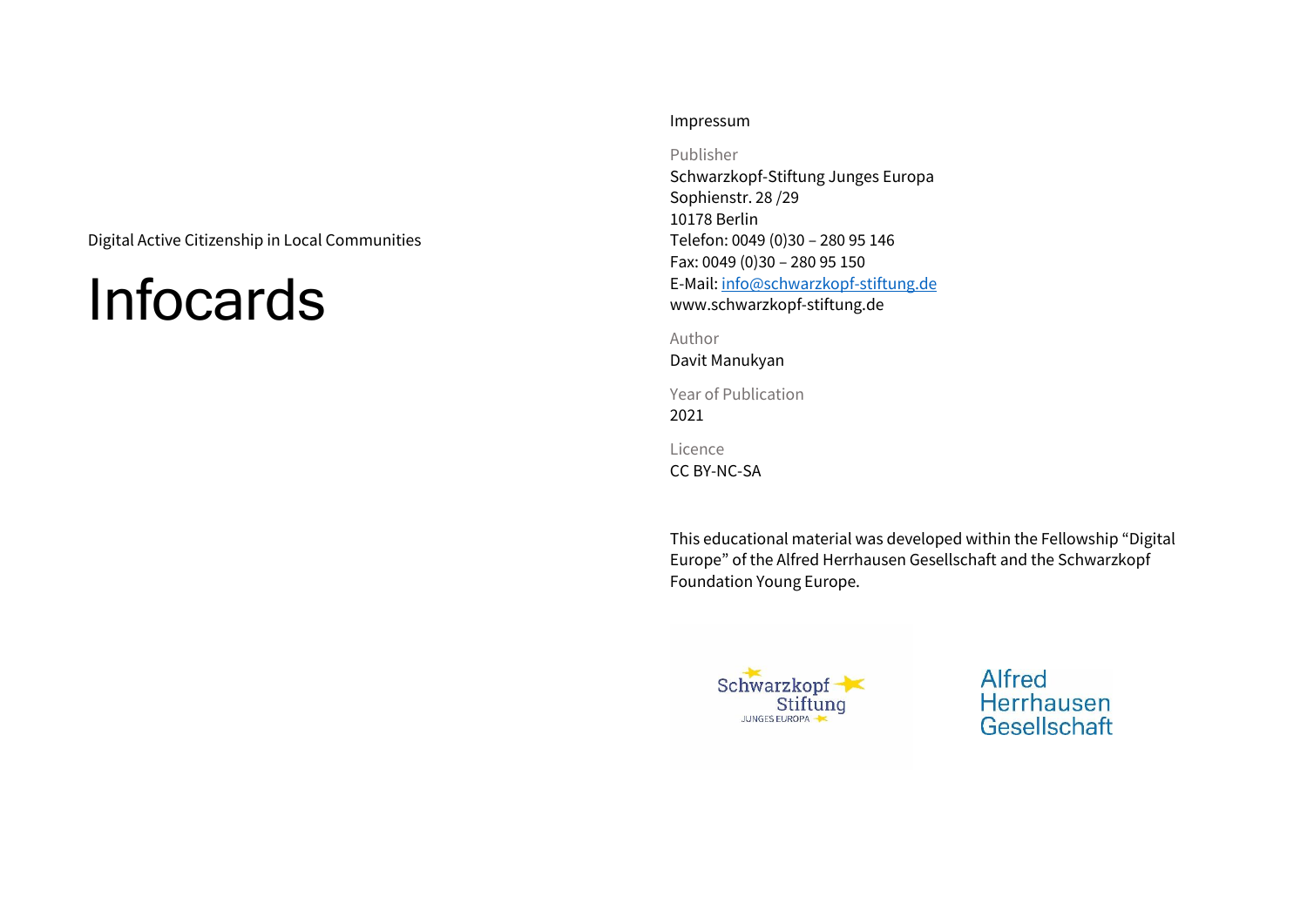# **Opening events in social media**

Facebook events are a great way of organising different types of activities. During the velvet revolution in Armenia a Facebook event was opened for starting a pan-armenian flashmob of pans and labels. Every evening at an exact time people all over Armenia would hit kitchen items together near their windows to make noise and in that way show their support to the protests, and the Facebook event was the main tool used to spread the word about the flash mob.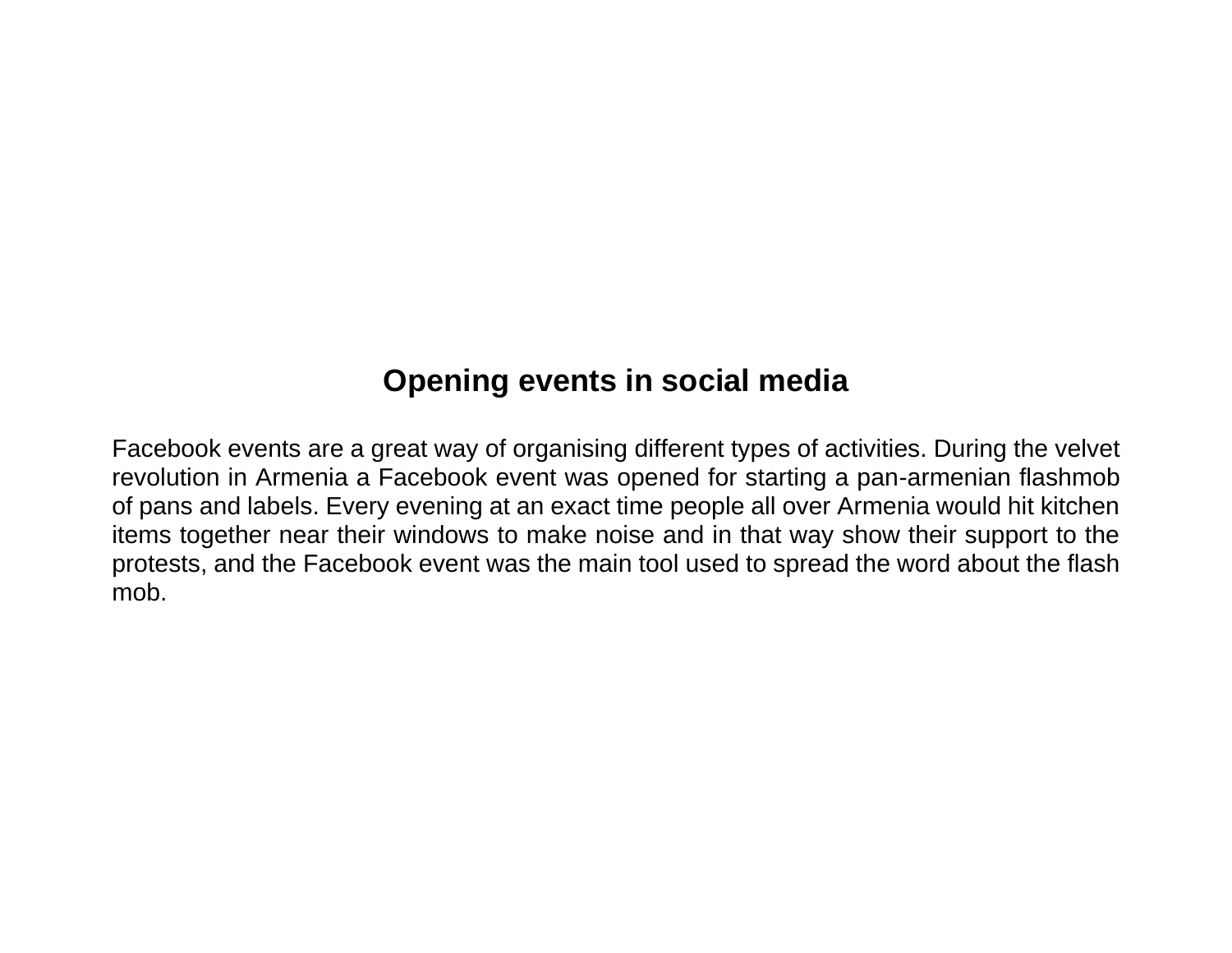# **Opening group chats**

Group chats are a great way of communicating with a group of people regardless of distance, it can be a great platform for discourse, sharing opinions and gathering perspectives. During the velvet revolution in Armenia, group chats were extensively used for mobilizing people on self-organized acts of protests and flash mobs or spreading important pieces of information. Later those group chats were used as tools to keep the contact and network with like-minded people.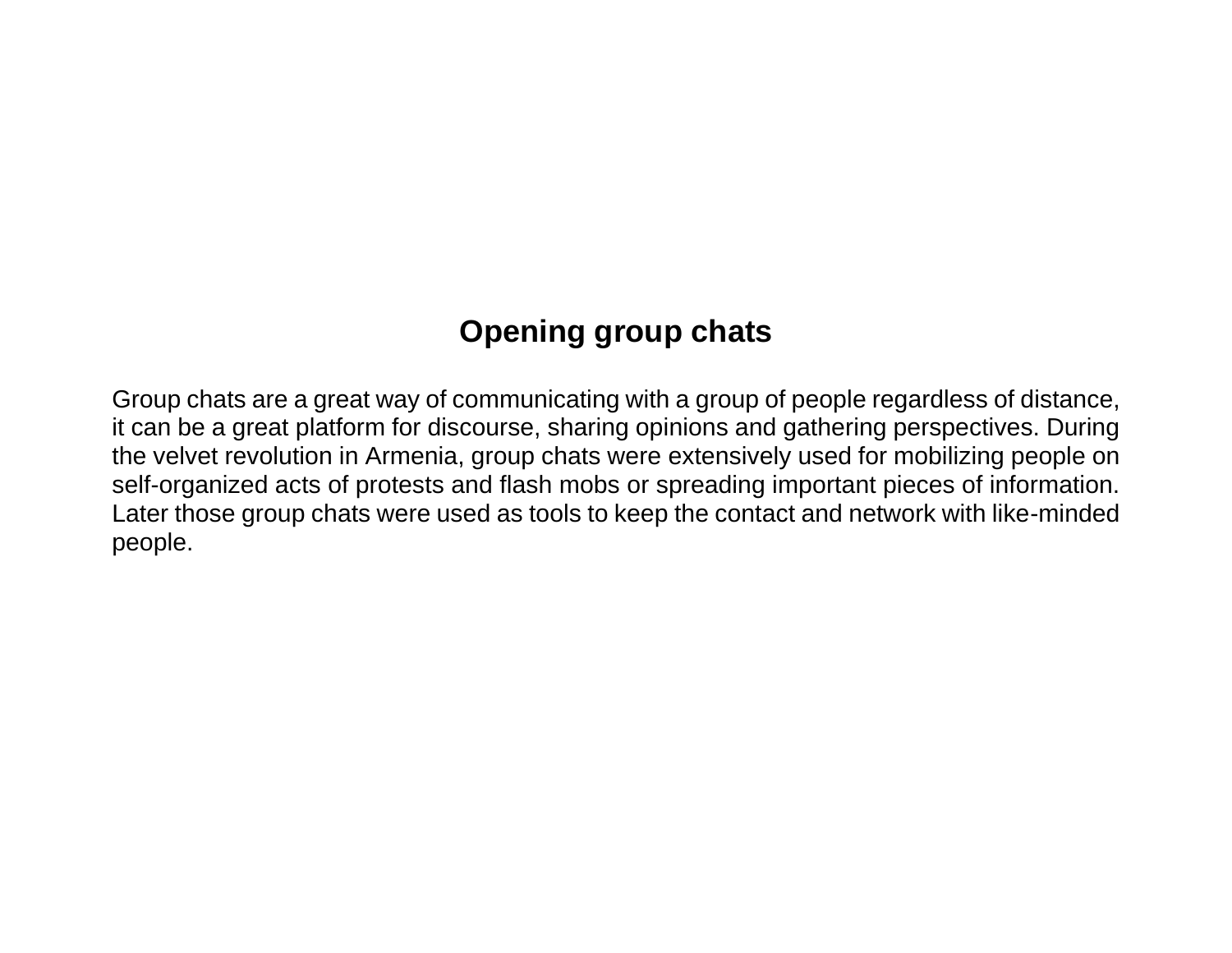### **Writing status**

During the Velvet revolution in Armenia, the "writing status" feature in social media was extensively used as a platform for people to share their opinions, generate discussions and debates about the ongoing political processes. Many users were using their Facebook profiles to express their vision and possible outcomes of the political situation; others were making comments to support or contradict each other.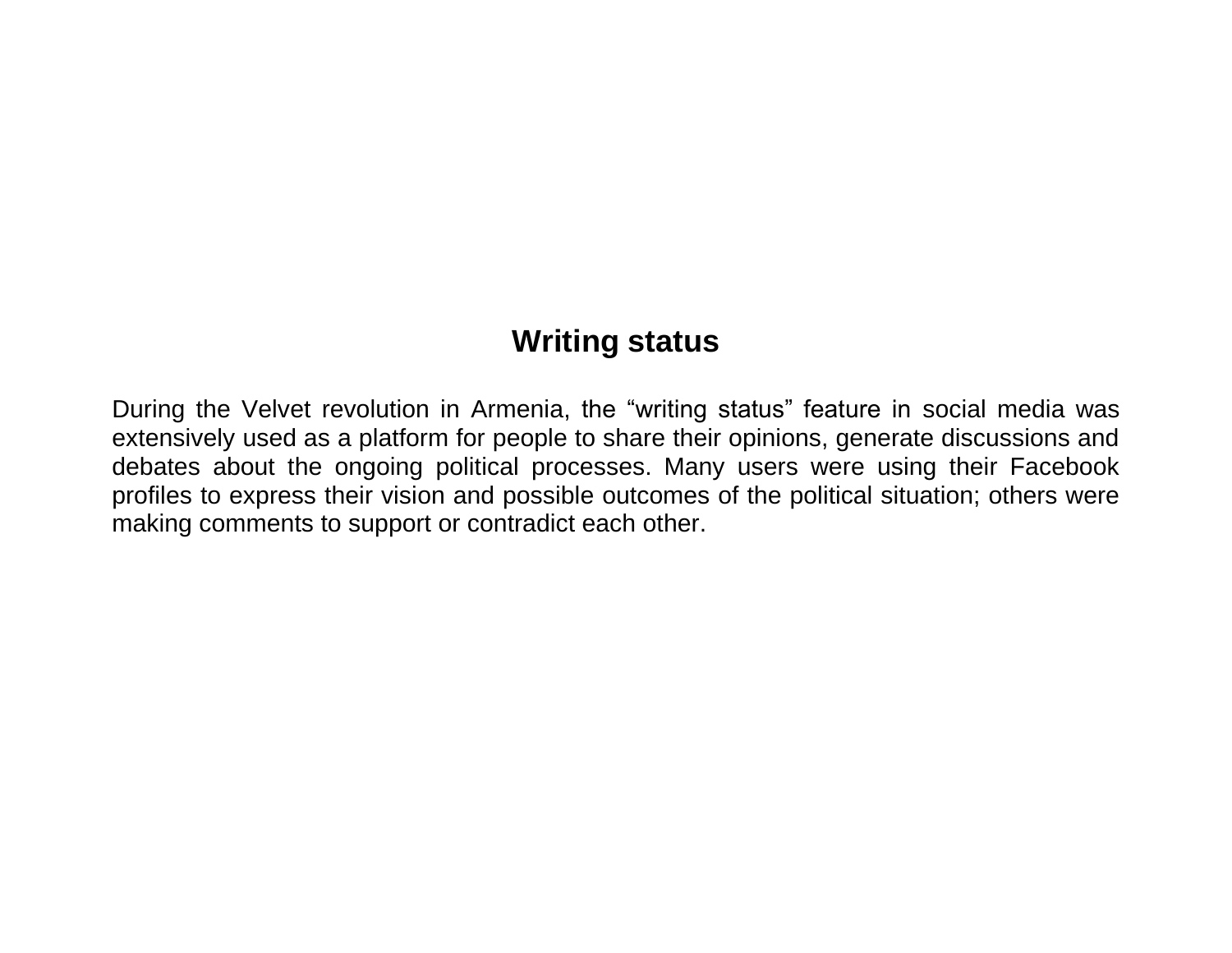# **Using #hashtags**

Hashtags are a great way to make your voice heard and getting support when doing a digital campaign. During "100 Dram" (against increase of public transport prices) and "Electric Yerevan" (against increase of electricity prices) civic movements in Armenia, people started using hashtags, such as #ElectricYerevan and "#չեմվճարելու150դրամ" (not going to pay 150 drams). The hashtag #ElectricYerevan was used so virally that it started to trend on Twitter and attracted the attention of international media. This was the first time that social media carried a different role rather than a platform used for sharing one's routine in Armenia.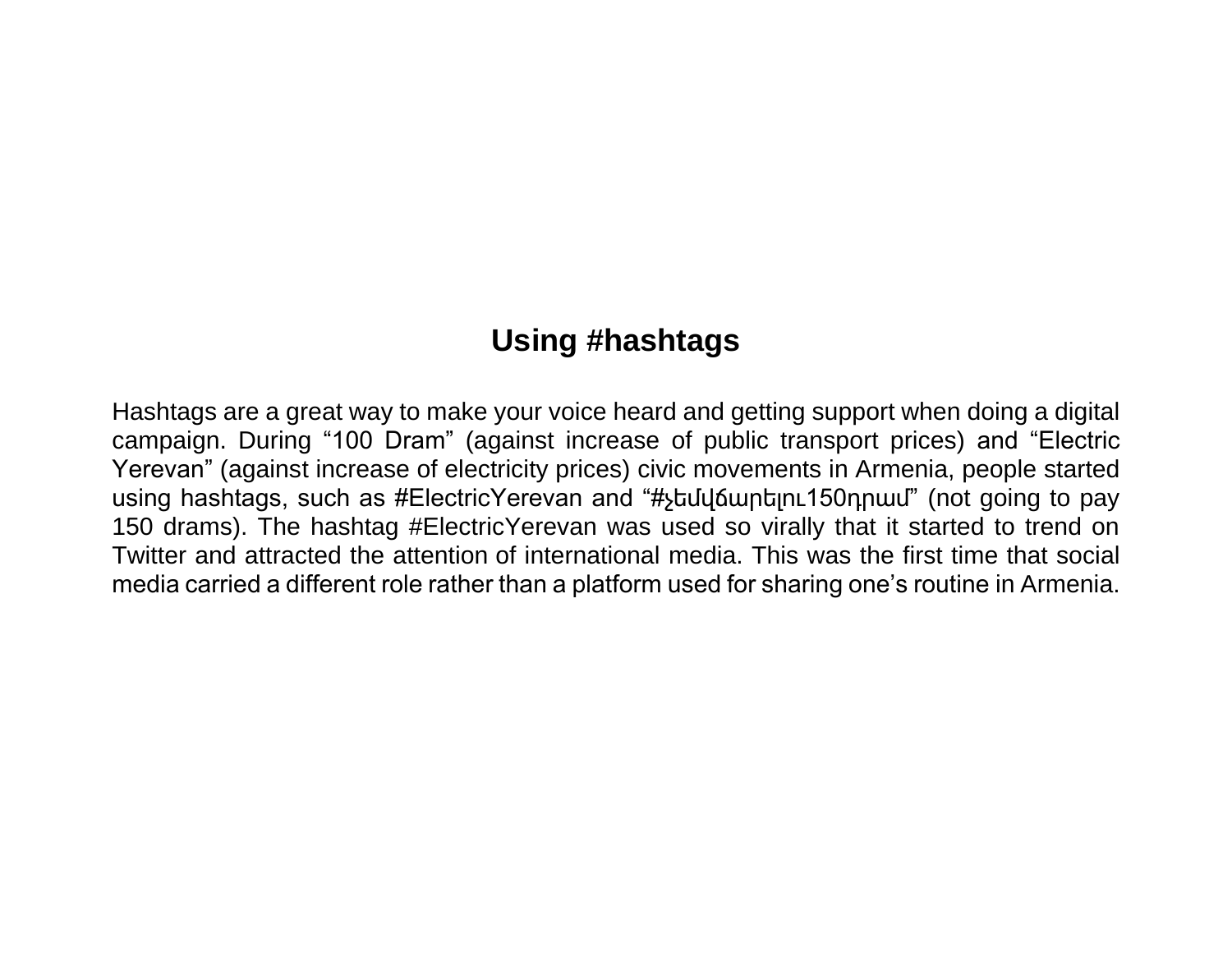# **Using profile picture frames in social media**

During the military conflict in Artsakh (Nagorno-Karabakh) there was an active movement among Armenian youth, when they put profile picture frames saying "Recognize me? Recognize Artsakh". The movement aimed at encouraging the international society to recognize the independence of the non-recognized state, to put an end to the military conflict.